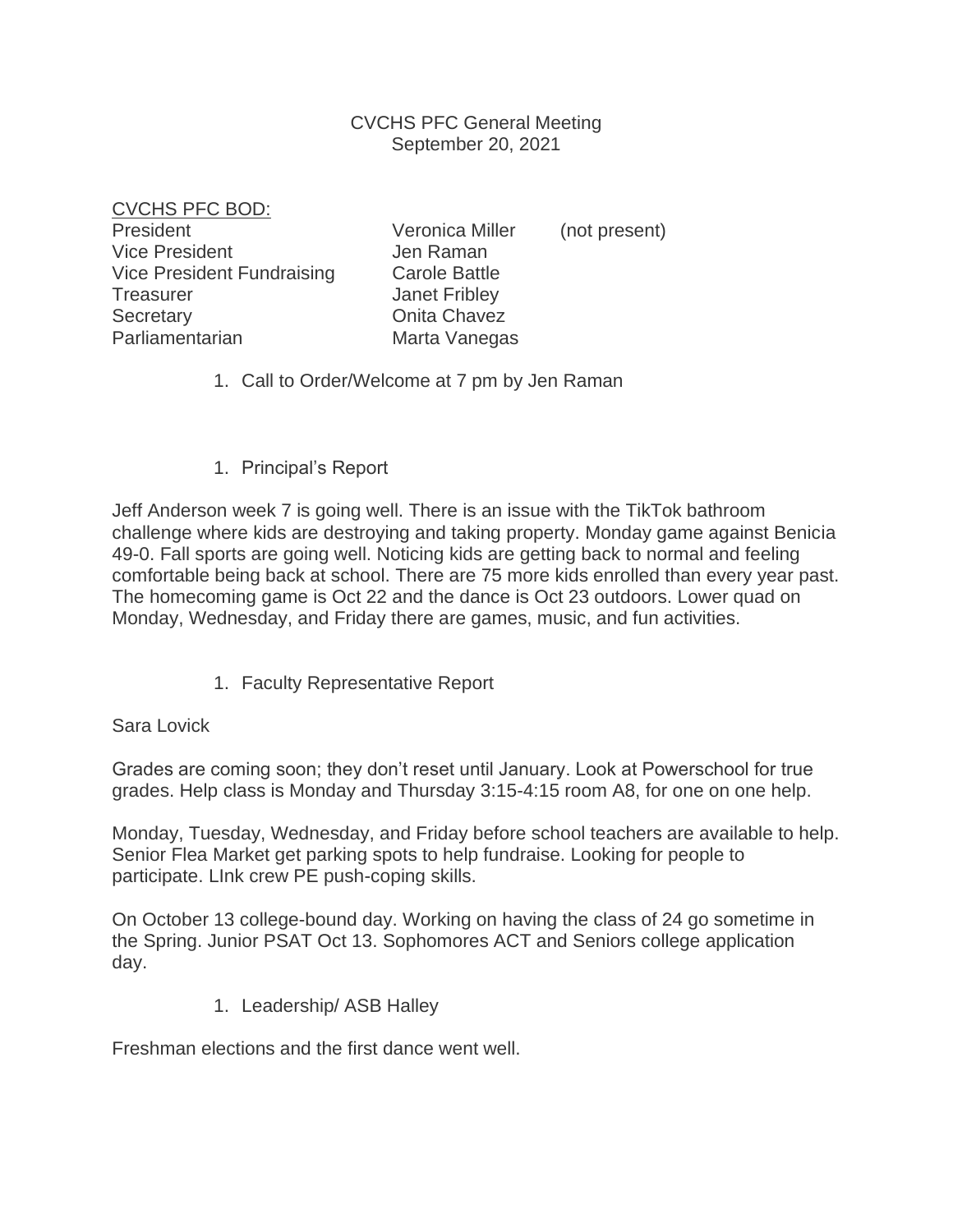Flea Market for the senior fundraiser, there will be food trucks from 9-3, looking for donations and people to purchase a spot. Nov 3 Boche night, dine and donate at Skipolini's.

Theme review for the dance and there will be two weeks of voting. October 5-8 and 12- 15. The homecoming dance is on the 23, the rally, and the game on the 22. At the game, there will be a Senior class reveal for who won the court. Junior fundraiser will be Halloween grams in the month of October.

Disneyland for grad night.

[lw22449@cvchsstudent.org](mailto:lw22449@cvchsstudent.org)

1. Review of Minutes from Aug 17, 2021

Table for the next month

1. Treasurer's report/review/update

Membership Amazon smile and employee giving

Staff appreciation ad operating fees

Budget is close to next year reevaluate in Jan.

1. Fundraising report

A-Panda 10 am-9 pm 20% goes to the PFC, keep sharing on social media.

B.-@pm sell tickets 30\$ two-piece for six games need baskets 50\$ value and need help for the event.

---Castro Valley cross country invite-only is on this day.

C.- Roberta for Columbia In Richmond shop store. 10% of the sales go to PFC. Working on the flyers/cards via email by the next PFC meeting.

1. Senior Activities Halley

Fundraising Oct 1 Jump night at Rock and Jump 50% of the 20\$ ticket goes to the senior class. It's a lights-out event. Disneyland for grad night, drive through the night and spend the day at the park to drive back that night. Will need parent volunteers 8-10. Ryan and Halley announce homework help over the loudspeaker.